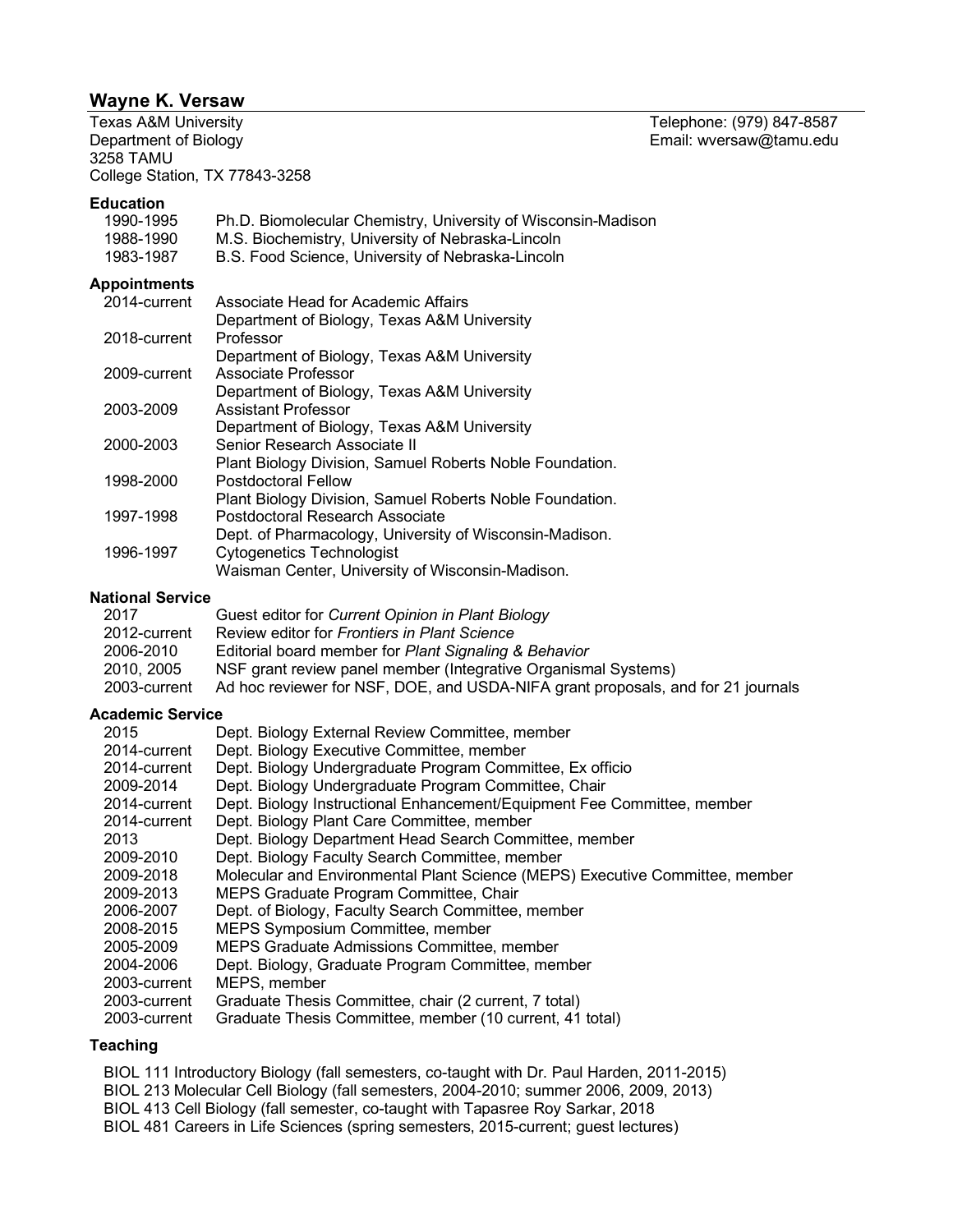BIOL 635 Plant Molecular Biology (spring semesters, co-taught with Dr. Alan Pepper, 2005-current) BIOL 681 Seminar in Plant Biology (fall/spring semesters, 2015-2018)

# **Research Support**

# **Current**

DOE DE-SC0014037, *Development of biosensors to measure the spatial and temporal concentration profiles of inorganic phosphate in plants during arbuscular mycorrhizal symbiosis*, 07/01/15-06/30/19, \$1,026,581 total (\$658,222 to my lab); Maria Harrison (co-PI), Boyce Thompson Institute/Cornell University.

# Past

Texas A&M University, *Development of on-line tools to enhance learning in introductory biology*, 01/25/14- 08/31/15, \$72,838; Kathryn Ryan (PI), Wayne Versaw (co-PI)

NSF #IOS-1243501, *MEPS 2013: Plant signaling systems – from cells to environment* (Conference) 08/15/12- 08/14/13, \$13,000; Hisashi Koiwa (PI), Wayne Versaw (co-PI), Thomas McKnight (co-PI), Scott Finlayson (co-PI), Carol Loopstra (co-PI)

NSF #IOS-0956486, *Plastidic phosphate transport and plant biomass allocation*, 02/15/10-01/31/14, \$429,000 NSF #IOS-127224, REU Supplement to #IOS-0956486, 05/30/12-01/31/14, \$5,971 NSF #IOS-1135418, REU Supplement to #IOS-0956486, 05/30/11-01/31/14, \$5,954

NSF #IOS-0416443, *Molecular physiology of phosphate transport in Arabidopsis*, 08/01/04-07/31/08, \$515,364. NSF #IOS-0628896, REU Supplement to #IOS-0416443, 05/31/06-07/31/08, \$5,485.

**Publications** (Members from my laboratory are indicated in bold, undergrads indicated with underline)

Voon, C.P., Guan, X., Sun, Y., **Sahu, A.,** Chan, M.N., Gardeström, P., Wagner, S., Fuchs, P., Nitzel, T., **Versaw, W.K**., Schwarzländer, M, and Lim, B.L. (2018) ATP compartmentation in plastid and cytosol of *Arabdopsis thaliana* revealed by fluorescent protein sensing. Proceedings of the National Academy of Science USA https://doi.org/10.1073/pnas.1711497115

Zhang, W., Lo, I.M.C, Hu, L., Voon, C.P., Lim, B.L., and **Versaw, W.K.** (2018) Environmental risks of nano zero-valent iron for arsenate remediation: Impacts on cytosolic levels of inorganic phosphate and MgATP in *Arabidopsis thaliana*. *Environmental Science & Technology*. *Environmental Science & Technology* 52: 4385- 4392.

Chiou, T-J**., Versaw, W.K.,** and Fujuwara, T. (2017) Editorial overview: Cell signaling and gene regulation: nutrient sensing, signaling, and transport. *Current Opinion in Plant Biology* 39: 1-3.

Okumoto, S. and **Versaw, W.K.** (2017) Genetically encoded sensors for monitoring the transport and concentration of nitrogen- and phosphorus-containing molecules in plants. *Current Opinion in Plant Biology* 39: 129-135. Review.

**Versaw, W.K.** and Garcia L.R. (2017) Intracellular transport and compartmentation of phosphate in plants. *Current Opinion in Plant Biology* 39: 25-30. Review.

**Banerjee, S.**, Garcia, L.R. and **Versaw, W.K.** (2016) Quantitative imaging of FRET-based biosensors for celland organelle-specific analyses in plants. *Microscopy & Microanalysis* 22: 300-310.

**Banerjee, S., Versaw, W.K.** and Garcia, L.R. (2015) Imaging cellular inorganic phosphate in *Caenorhabditis elegans* using a genetically encoded FRET-based biosensor. *PLoS One* 10: e0141128. doi:10.1371/journal.pone.0141128.

**Mukherjee, P., Banerjee, S.**, **Wheeler, A., Ratliff, L.A., Irigoyen,** S., Garcia, L.R., Lockless, S.W. and **Versaw, W.K.** (2015) Live imaging of inorganic phosphate in plants with cellular and subcellular resolution. *Plant Physiology* 167: 1-12.

Karlsson, P.M., Herdean, A., Beebo, A., **Irigoyen, S.**, Unnep, R., Zsiros, O., Nagy, G., Garab, G., Aronsson, H., **Versaw, W.K.**, and C. Speatea. (2015) The Arabidopsis phosphate transporter PHT4;1 influences thylakoid pH balance and phosphate accumulation in leaves. *Plant Journal* 84: 99-110.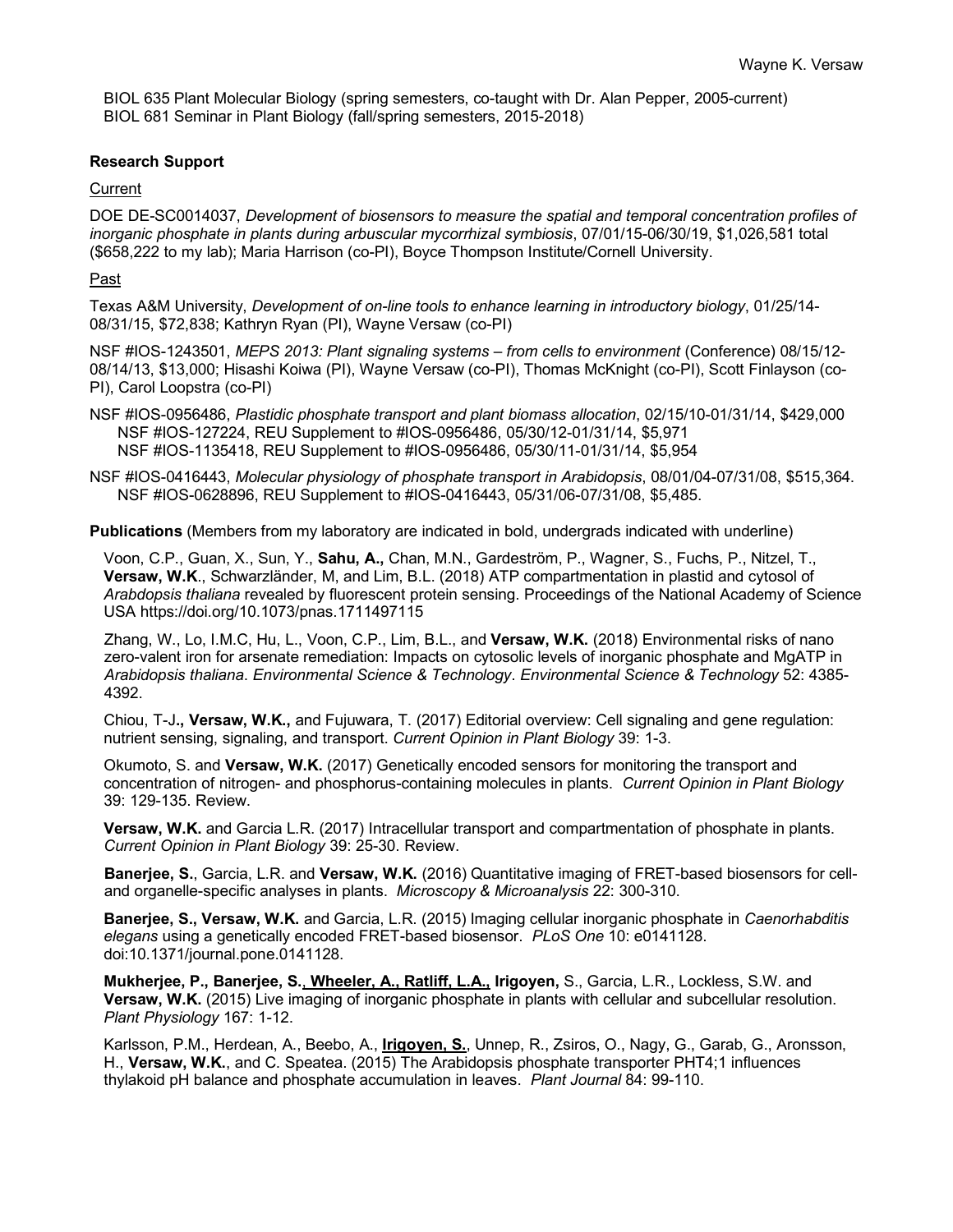**Irigoyen, S.**, Karlsson, P.M., Kuruvilla, J., Spetea, C. and **Versaw, W.K.** (2011) The sink-specific plastidic phosphate transporter PHT4;2 influences starch accumulation and leaf size in Arabidopsis. *Plant Physiology* 157: 1765-1777.

**Guo, B., Irigoyen, S., Fowler, T.B. and Versaw, W.K.** (2008) Differential expression and phylogenetic analysis suggest specialization of plastid-localized members of the PHT4 phosphate transporter family for photosynthetic and heterotrophic tissues. *Plant Signaling and Behavior* 3: 784-790.

Liu, J., **Versaw, W.K**., Pumplin, N., Gomez, S.K., Blaylock, L.A., and Harrison, M.J. (2008) Closely related members of the *Medicago truncatula* PHT1 phosphate transporter gene family encode phosphate transporters with distinct biochemical activities. *Journal of Biological Chemistry* 283: 24673-24681.

**Guo, B., Jin, Y., Wussler, C.,** Blancaflor, E.B., Motes, C.M. **and Versaw, W.K.** (2008) Functional analysis of the Arabidopsis PHT4 family of intracellular phosphate transporters. *New Phytologist* 177: 889-898.

**Jin, Y., Allan, S., Baber, L., Bhattarai, E.K.**, Lamb, T.M. and **Versaw, W.K.** (2007) Rapid genetic mapping in *Neurospora crassa. Fungal Genetics and Biology* 44: 455-465.

Beasley, A.K., Lamb, T.M., **Versaw, W.K.** and Bell-Pedersen, D. (2006) A *rasbd* Mauriceville strain for mapping mutations in Oak Ridge *rasbd* strains. *Fungal Genetics Newsletter* 53: 30-33.

Zhao, L., **Versaw, W.K.**, Liu, J. and Harrison, M.J. (2003) A phosphate transporter from *Medicago truncatula* is expressed in the photosynthetic tissues of plants and located in the chloroplast envelope. *New Phytologist* 157: 291-302.

**Versaw, W.K.** and Harrison, M.J. (2002) A chloroplast phosphate transporter, PHT2;1, influences allocation of phosphate within the plant and phosphate-starvation responses. *Plant Cell* 14: 1751-1766.

**Versaw, W.K.**, Chiou, T. and Harrison, M.J. (2002) Phosphate transporters of *Medicago truncatula* and arbuscular mycorrhizal fungi. *Plant and Soil* 244: 239-245.

Maldonado-Mendoza, I.E., Dewbre, G.R., van Buuren, M.L., **Versaw, W.K.**, and Harrison, M.J. (2002) Methods to estimate the proportion of plant and fungal RNA in an arbuscular mycorrhiza. *Mycorrhiza* 12: 67- 74.

Trieu, A.T., Burleigh, S.H., Kardailsky, I.V., Maldonado-Mendoza, I.E., **Versaw, W.K.**, Blaylock, L.A., Shin, H., Chiou, T., Katagi, H., Dewbrew, G.R., Weigel, D., and Harrison, M.J. (2000) Transformation of *Medicago truncatula* via infiltration of seedlings or flowering plants with *Agrobacterium*. *Plant Journal* 22: 531-541.

Forsberg, E.C., Zaboikina, T.N., **Versaw, W.K.**, Ahn, N.G., and Bresnick, E.H. (1999) Enhancement of betaglobin locus control region-mediated transactivation by mitogen-activated protein kinases through stochastic and graded mechanisms. *Molecular and Cellular Biology* 19: 5565-5575.

**Versaw, W.K.**, Blank, V., Andrews, .M., and Bresnick, E.H. (1998) Mitogen-activated protein kinases enhance long-range activation by the beta-globin locus control region. *Proc. Natl. Acad. Sci. USA* 95: 8756-8760.

Bresnick, E.H., **Versaw, W.K.,** Lam, L. T., Forsberg, C. and Eisenman, H.C. (1997) Activation at a distance: involvement of nucleoprotein complexes that remodel chromatic. *Gene Therapy and Molecular Biology* 1: 483-494.

**Versaw, W.K.** and Metzenberg, R.L. (1996) Activator-independent gene expression in *Neurospora crassa*. *Genetics* 142: 417-423.

**Versaw, W.K.** and Metzenberg, R.L. (1996) Intracellular phosphate-water oxygen exchange measured by mass spectrometry. *Analytical Biochemistry* 241: 14-17.

**Versaw, W.K.** and Metzenberg, R.L. (1995) Repressible cation-phosphate symporters in *Neurospora crassa*. *Proc. Natl. Acad. Sci. USA* 92: 3884-3887.

**Versaw, W.K.** (1995) A phosphate-repressible, high-affinity phosphate permease is encoded by the *pho-5+* gene of *Neurospora crassa*. *Gene* 153: 135-139.

**Versaw, W.K.** and Metzenberg, R.L. (1995) Genetic mapping of the *N. crassa pho-5+* gene. *Fungal Genetics Newsletter* 42: 78.